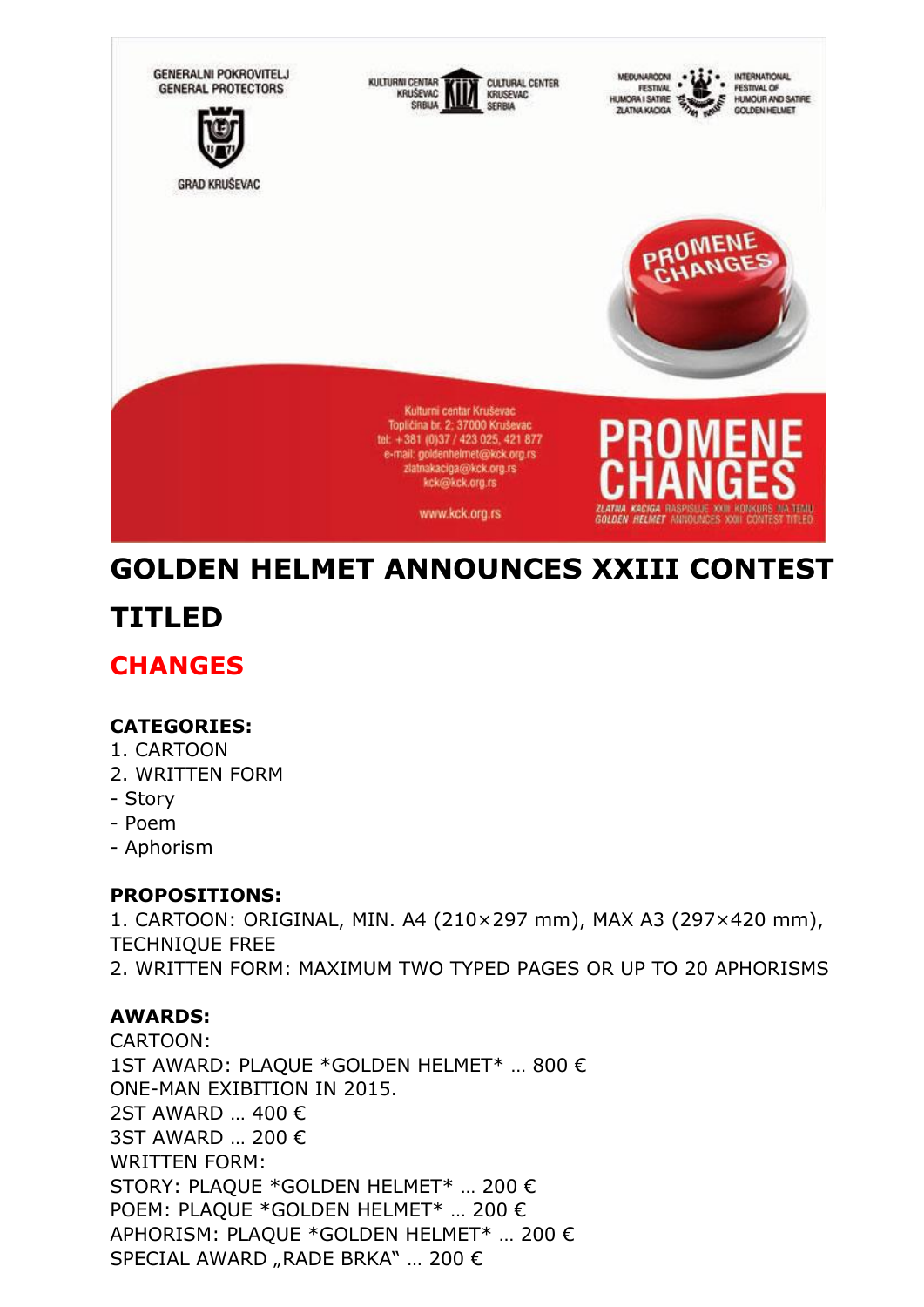### **DEADLINE: 25.01.2015.**

Only unpublished works will be taken into consideration. Author's short biography, phone number and e-mail address are obligatory.

Jury decision will be announced on – 05.02. 2015.

Awards will be handed at Final Festival Evening on April 1. 2015. The Organizer will bear travel and accommodation cost of awarded authors. Festival official langauges are Serbian and English.

All works remain property of the Festival.

### Address: **CULTURAL CENTER – KRUSEVAC INTERNATIONAL FESTIVAL OF HUMOUR AND SATIRE "GOLDEN HELMET" TOPLICINA 2 37000 KRUSEVAC SERBIA**

TEL/FAX: +381 (37) 423 025 e-mail: [goldenhelmet@ptt.rs,](javascript:DeCryptX() [goldenhelmet@kck.org.rs,](javascript:DeCryptX() [zlatnakaciga@kck.org.rs](javascript:DeCryptX()